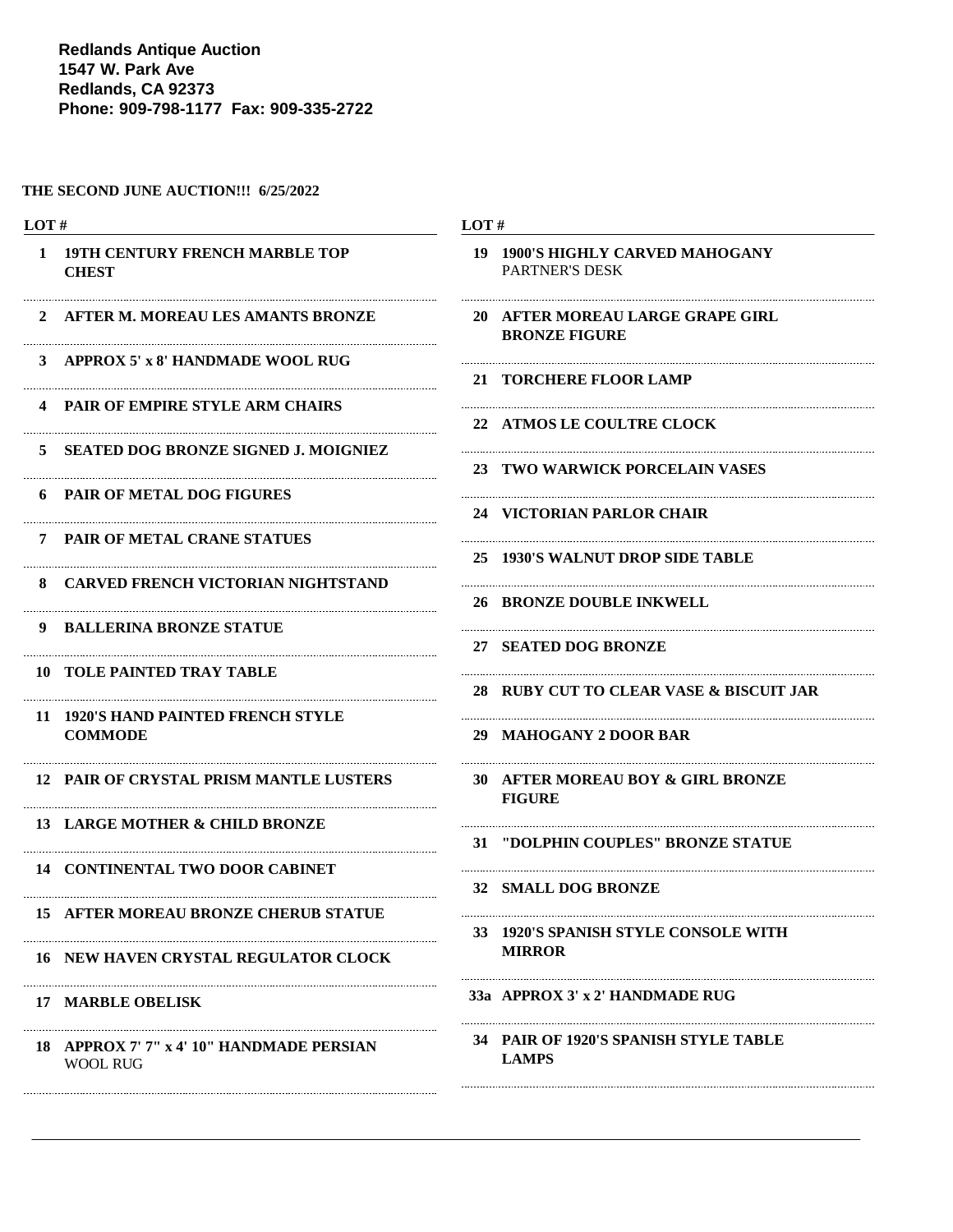**THE SECOND JUNE AUCTION!!! 6/25/2022**

| LOT#                       |                                                                 | LOT#                                                |  |
|----------------------------|-----------------------------------------------------------------|-----------------------------------------------------|--|
| 35 ART NOUVEAU SHELF CLOCK |                                                                 | 52 9 PIECE MAHOGANY DINING ROOM SET                 |  |
|                            | 36 APPROX 6' x 5' 5" HANDMADE WOOL RUG                          | 53 MONUMENTAL 10 PANEL CHINESE SCREEN               |  |
|                            | 37 1920'S INLAID FRENCH STYLE PARLOR<br><b>TABLE</b>            | 54 THE PEERLESS ANTIQUE SHIP'S WHEEL                |  |
|                            | <b>38 BRASS BOUILLOTTE LAMP</b>                                 | 55 ANSONIA MANTLE CLOCK                             |  |
|                            | 39 SETH THOMAS CRYSTAL REGULATOR                                | 56 3 STERLING PICTURE FRAMES                        |  |
|                            | <b>CLOCK</b>                                                    | 57 5 STERLING PICTURE FRAMES                        |  |
|                            | <b>40 NEAR PAIR OF FRENCH STYLE ARM CHAIRS</b>                  | 58 6 PIECES OF CRANBERRY GLASS                      |  |
|                            | 40a 6 ARM GILT METAL HANGING LIGHT                              | 59 HANDMADE 6' x 4' 3" PERSIAN WOOL RUG             |  |
|                            | 41 MAHOGANY 2 DOOR BUFFET                                       | 60 1900'S INLAID MAHOGANY SLAT BACK<br><b>BENCH</b> |  |
|                            | 42 HAND PAINTED GONE WITH THE WIND<br><b>LAMP</b>               | 61 1900'S MAHOGANY PARLOR TABLE                     |  |
|                            | 43 2 VICTORIAN BRIDE'S BASKETS                                  | 62 VICTORIAN OPALESCENT EPERGNE                     |  |
|                            | <b>44 PAIR OF BRISTOL GLASS VASES</b>                           | <b>63 CARVED MAHOGANY COFFEE TABLE</b>              |  |
|                            | 45 1900'S CARVED WALNUT SIDEBOARD OR<br><b>HUNTER'S CABINET</b> | 64 19TH CENTURY NAPOLEAN OIL LAMP                   |  |
|                            | 46 ENGLISH OAK INKWELL                                          | 65 VICTORIAN SILVER PLATED INKWELL                  |  |
|                            | <b>47 VICTORIAN BISCUIT JAR</b>                                 | <b>66 VICTORIAN CHAIR &amp; TABLE</b>               |  |
|                            | 47a LARGE CONTEMPORARY ITALIAN CHINA                            | 67 FIGURAL SPELTER TABLE LAMP                       |  |
|                            | <b>CABINET</b>                                                  | 68 MARBLE BASE INKWELL                              |  |
|                            | <b>48 VICTORIAN GIRAFFE NAPKIN RING</b>                         | 69 KELLOGG WALL PHONE                               |  |
|                            | <b>49 VICTORIAN DOG NAPKIN RING</b>                             | <b>70 KELLOGG WALL PHONE</b>                        |  |
|                            | <b>50 JAPANESE APOTHECARY CABINET</b>                           | <b>71 OAK WALL PHONE</b>                            |  |
|                            | 51 METAL KOI FISH FIGURE                                        | <b>72 OAK WALL PHONE</b>                            |  |
|                            | 51a APPROX 9' x 2' 7'' HANDMADE PERSIAN<br><b>RUNNER</b>        |                                                     |  |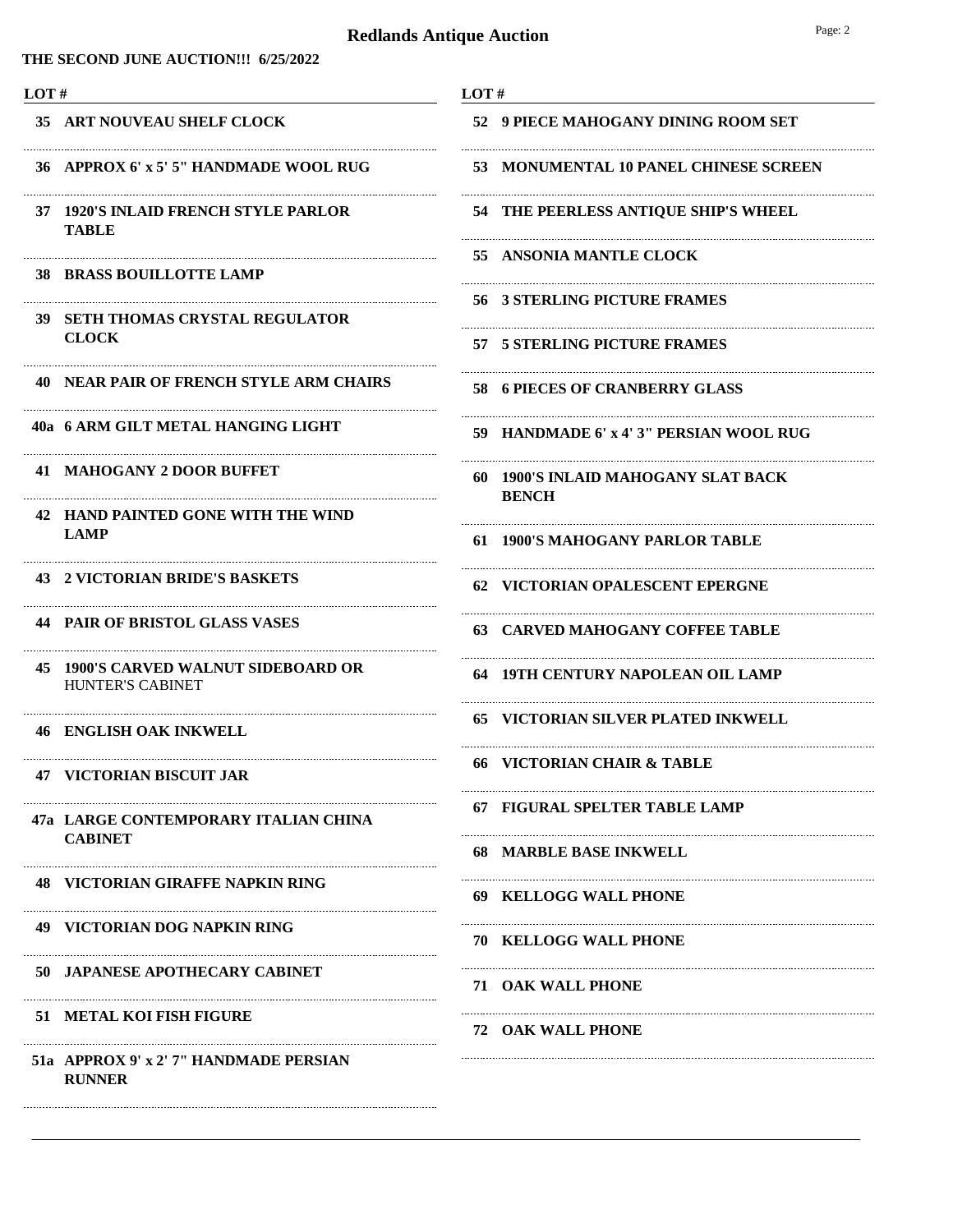**THE SECOND JUNE AUCTION!!! 6/25/2022**

| LOT#                                                  | LOT $#$                                                     |
|-------------------------------------------------------|-------------------------------------------------------------|
| <b>73 KELLOGG WALL PHONE</b>                          | 85b LARRY MASCHINO MID CENTURY MODERN<br><b>MIXED MEDIA</b> |
| <b>74 VINTAGE NATIONAL CASH REGISTER</b>              | 85c MID CENTURY MODERN JESTER MOSAIC                        |
| 75 US ARMY AIR FORCE SEXTANT                          | <b>86 PAUL McCOBB CONNOISSEUR COLLECTION</b>                |
| 76    VENDORAMA PEANUT MACHINE                        | <b>CONSOLE</b>                                              |
| 77 VINTAGE BROWN ROYAL TYPEWRITER                     | 86a MID CENTURY MODERN LOUNGE CHAIR                         |
| <b>78 TWO PIECE VICTORIAN PARLOR SET</b>              | 86b   DANISH MODERN ARMCHAIR                                |
| <b>78a LARGE FRENCH STYLE TAPESTRY</b>                | <b>86c ALEXANDER CALDER LITHOGRAPH ON</b><br><b>PAPER</b>   |
| <b>79 VICTORIAN MARBLE TOP TABLE</b>                  | 87 PAUL McCOBB DIRECTIONAL SOFA                             |
| 80 1920'S A.W. REISER ART DECO PEACOCK<br><b>LAMP</b> | 88 1940'S MAHOGANY 3 DRAWER CHEST                           |
| 81 VICTORIAN LAP DESK                                 | 88a LARGE AREA RUG                                          |
| 82 MID CENTURY ROSEWOOD SIDEBOARD                     | 88b TWO DOOR MID CENTURY SERVER                             |
| 82a JOAN MIRO PRINT                                   | 88c MID CENTURY GLEN LUKENS CERAMIC<br><b>GLAZED BOWL</b>   |
| 82b 2 MID CENTURY MODERN POTTERY BOWLS                | 89 PAUL McCOBB IRWIN COLLECTION                             |
| 82d 7 MID CENTURY MODERN ENAMEL BOWLS                 | 89a MID CENTURY MODERN MARBLE TOP                           |
| 82e 10 PIECES OF MCM ENAMEL WEAR                      | <b>DINING TABLE</b>                                         |
| 82f LARGE MID CENTURY POTTERY LOW BOWL                | 89b SET OF 4 MID CENTURY MODERN DINING<br><b>CHAIRS</b>     |
| 83 MID CENTURY KROEHLER DRESSER &<br><b>MIRROR</b>    | 89c – MID CENTURY IRENE PASINSKI DRINK SET                  |
| <b>84 MID CENTURY MODERN ETAGERE</b>                  | 89d MID CENTURY MODERN CREDENZA                             |
| 85 2 PIECE MID CENTURY MODERN BEDROOM                 | 89e MID CENTURY MODERN ROCKER                               |
| <b>SET</b><br>85a MID CENTURY MODERN LANE CEDAR       | 89f FRAMED ABSTRACT LITHOGRAPH TITLED<br>"THINGS"           |
| <b>CHEST</b>                                          | 90 1940'S MAHOGANY DROP FRONT<br><b>SECRETARY</b>           |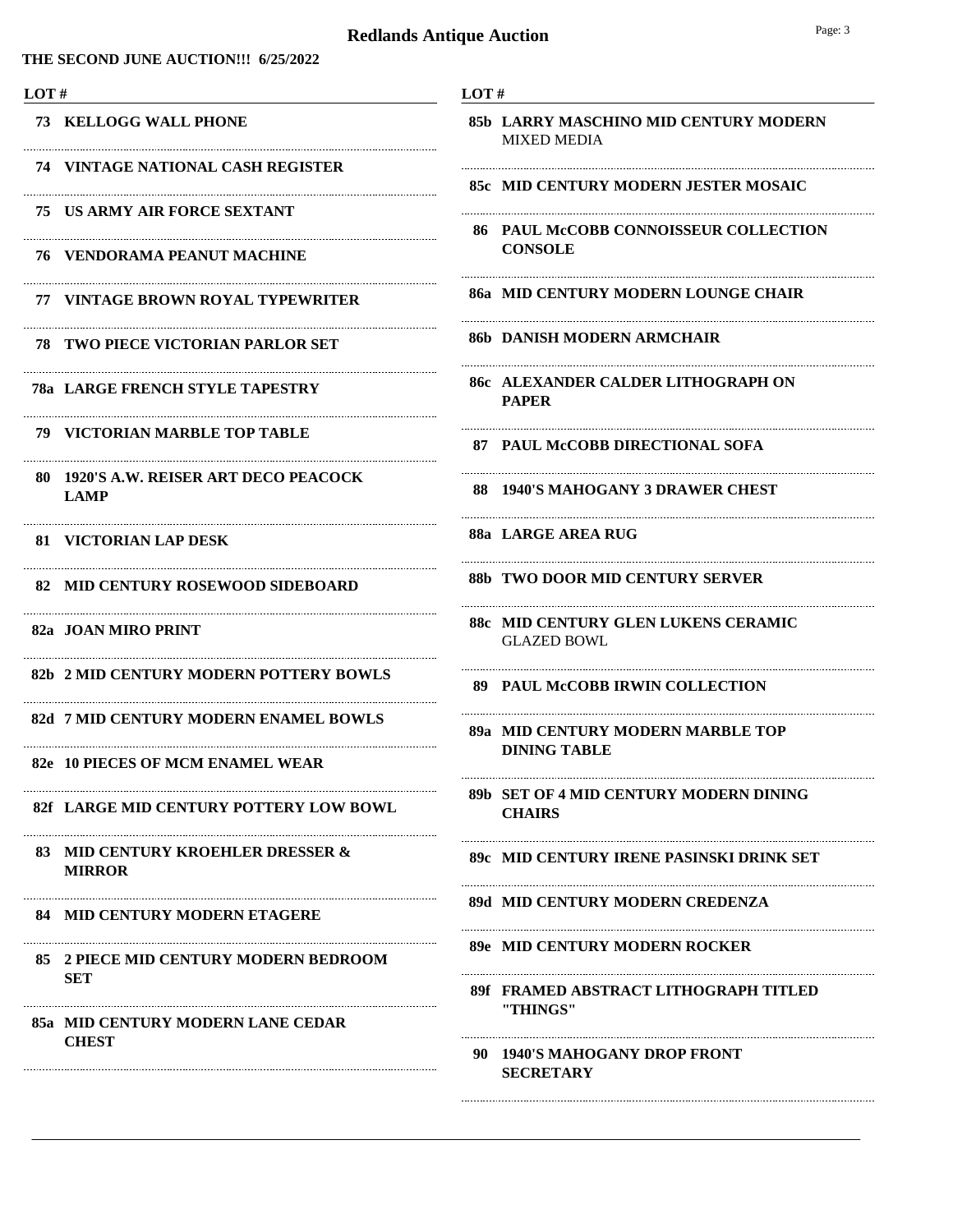#### **THE SECOND JUNE AUCTION!!! 6/25/2022**

#### **LOT #**

- KING'S CHAIR **91 LARGE ARTS & CRAFTS OAK HALL OR**
- **PAIR OF 1940'S MAHOGANY 3 DRAWER 92 CHESTS**
- **PAIR OF LARGE CAST IRON FLOWER 93 BASKET DOORSTOPS**
- **94 LARGE FANCY OAK MANTLE CLOCK**

Ne

Ne

Ne

Ne

Ne

Ne

Ne

Ne

Ne

Ne

Ne

Ne

- BOUND BOOKS **COLLECTION OF 16 EASTON PRESS 95 LEATHER**
- **96 GILT METAL INKWELL**
- **REMINGTON RECAST ARIZONA COWBOY 97 BRONZE**
- **REMINGTON RECAST TROPPER 98 THANATOPIS BRONZE**
- **99 GILT METAL INKWELL**
- **100 PRIMITIVE HARVEST TABLE**
- **101 ANTIQUE ASIAN WOOD BUCKET**
- **102 5 ANTIQUE GRADUATED SIZE FIRKINS**
- **103 SPANISH STYLE METAL FOOTED BUCKET**
- **104 19TH CENTURY IRON FOOTED CANDELABRA**
- **105 DAISY METAL BUTTER CHURN**
- **106 MACHINIST'S TOOL BOX**
- **107 PAIR OF TRUMEAU MIRRORS**
- **108 4 TERRA COTTA PLANTERS (2 ARE BAUER)**
- **109 MAHOGANY WALL CLOCK**
- **LOT #**
- **110 NEW HAVEN BANJO CLOCK**
- **111 ARTS & CRAFTS OAK WALL CLOCK**
- **112 18TH CENTURY FRENCH 1 DOOR CABINET**

Ne

Ne

Ne

Ne

Ne

Ne

Ne

- **113 TWO ANTIQUE IRON WINDOW GRATES**
- **114 19TH CENTURY FRENCH BUFFET**
- **115 TOLE PAINTED METAL WASTEBASKET**
- **116 AMPHORA FIGURE**
- **117 METAL VENUS STATUE ON MARBLE BASE**
- **118 ANTIQUE 3 DRAWER FRENCH CHEST**
- **LARGE VICTORIAN METAL PORTRAIT 119 PLATE**
- **120 BRADLEY & HUBBARD TABLE LAMP**
- **1930'S METAL FLOOR LAMP WITH SILK 121 SHADE**

Ne

Ne

Ne

Ne

Ne

Ne

- **122 1911 FOREST PAINTING**
- **123 1769 ENGLISH INDENTURE DOCUMENT**
- **124 PAUL CONNER MISSION SCENE**
- **125 DESERT LANDSCAPE PAINTING**
- **126 ANNO 1750 SAWTOOTH CLOCK**
- **127 ANTIQUE DOG PAINTING ON PANEL**
- **NEVADA WILSON DESERT LANDSCAPE 128 PAINTING**
- **TIM SOLLIDAY FOREST SCENE OIL 129 PAINTING**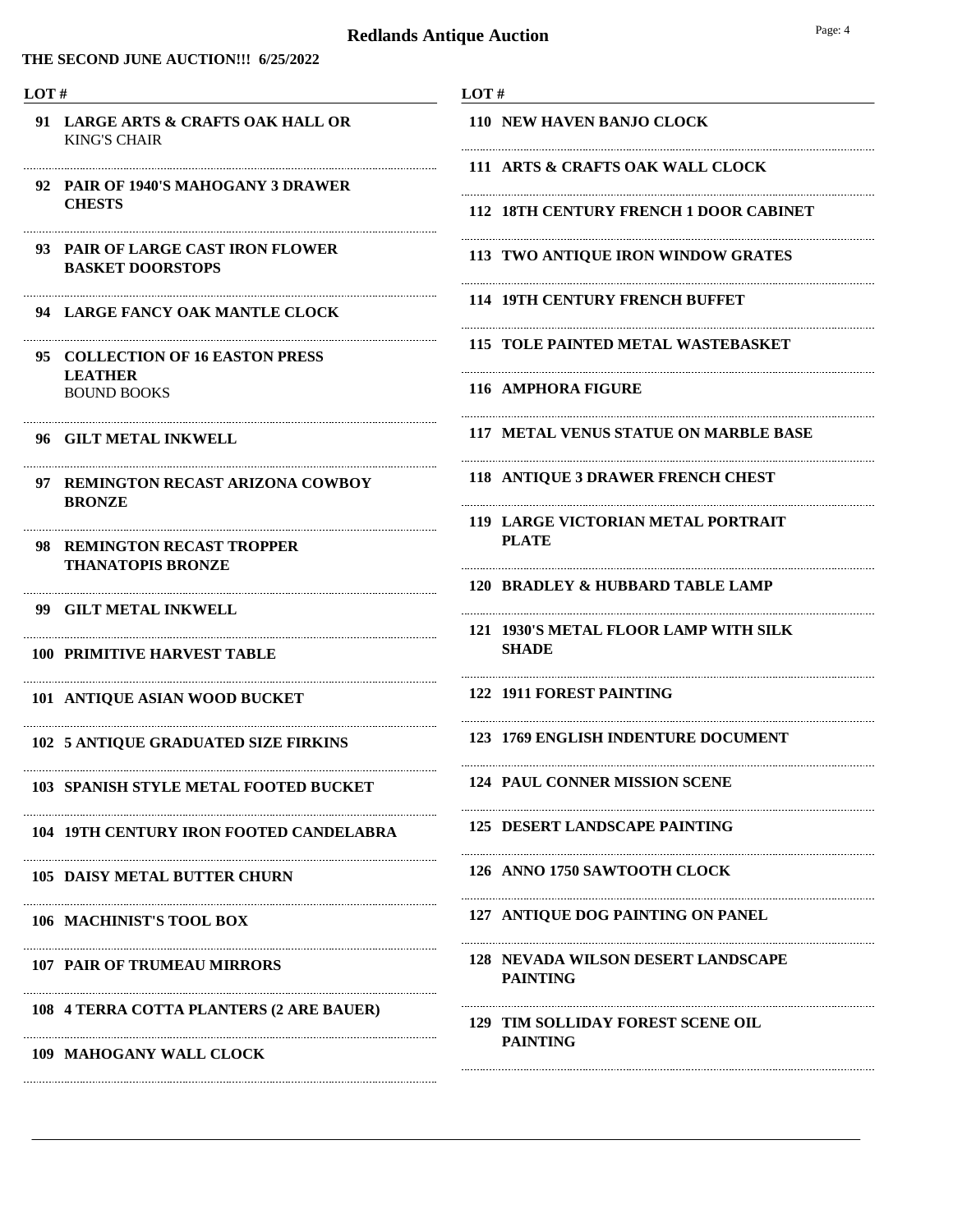#### **THE SECOND JUNE AUCTION!!! 6/25/2022**

#### **LOT #**

- **J. MARVIN OSTRANDER DESERT LANDSCAPE 130 PAINTING**
- **19TH CENTURY EUROPEAN INTERIOR SCENE 131 PAINTING**

Ne

Ne

Ne

Ne

Ne

Ne

Ne

Ne

Ne

Ne

Ne

- **LUCIEN PHILIPPE MORETTI PORTRAIT 132 PAINTING**
- **132a LARGE GOLD GILT WALL MIRROR**
- **133 LARGE ART DECO ETCHED MIRROR**
- **134 MADONNA & CHILD FRAMED PRINT**
- **135 1920'S ART DECO NUDE PRINT**
- **136 FLORAL METAL WALL SCULPTURE**
- **137 EDMOND WOODS HARBOR SCENE**
- **138 CHARLES ARTHUR FRIES CASITA PAINTING**
- **139 TOSHIO BANDO DOG PAINTING**
- **140 GERMAN WALL CLOCK**
- **141 ANTIQUE EUROPEAN SCENE PRINT**
- **142 EUROPEAN PRINT & ENGELSMAN DRAWING**
- **143 PIETRA DURA PLAQUE OF MONK**
- **144 JUNGHANS WALL CLOCK**
- **144a LARGE ANTIQUE GOLD GILT WALL MIRROR**

Ne

Ne

- **144b PAIR OF BRONZE WALL SCONCES**
- **145 JAPANESE WOOD CUT OF CAT**
- **ANTIQUE MAXFIELD PARRISH "DAYBREAK" 146 PRINT**

- **LOT #**
- RUBAIYAT" PRINT **147 ANTIQUE MAXFIELD PARRISH "THE**
- ALLAH" PRINT **148 1918 MAXFIELD PARRISH "GARDEN OF**
- **148a ART DECO HANGING IRON COAT RACK**

Ne

Ne

- **148b ARCHITECTUAL IRON PIECE**
- PERSIAN RUG **149 APPROX 12' 7" x 9' 8" HANDMADE**
- **150 LARGE 1920'S-1930'S NAVAJO RUG**
- **151 1920'S-1930'S NAVAJO RUG**
- **ANTIQUE NATIVE AMERICAN SADDLE 151a BLANKET**

Ne

**2 SMALL ANTIQUE NATIVE AMERICAN 152 BASKETS**

Ne

Ne

Ne

- **153 5 KACHINA DOLLS**
- **154 5 NATIVE AMERICAN BASKETS**
- **155 4 KACHINA DOLLS**
- **156 2 NATIVE AMERICAN POTTERY BOWLS**
- **157 2 NATIVE AMERICAN BLACKWARE BOWLS**

Ne

Ne

Ne

Ne

Ne

- **158 3 SAN JOSE POTTERY TILES**
- **159 2 POTTERY PIPES**
- **160 19TH RELIGIOUS ICON**
- **161 ANTIQUE RELIGIOUS ICON**
- **162 19TH CENTURY RELIGIOUS ICON**
- **163 ANTIQUE SMALL RELIGIOUS ICON**

Ne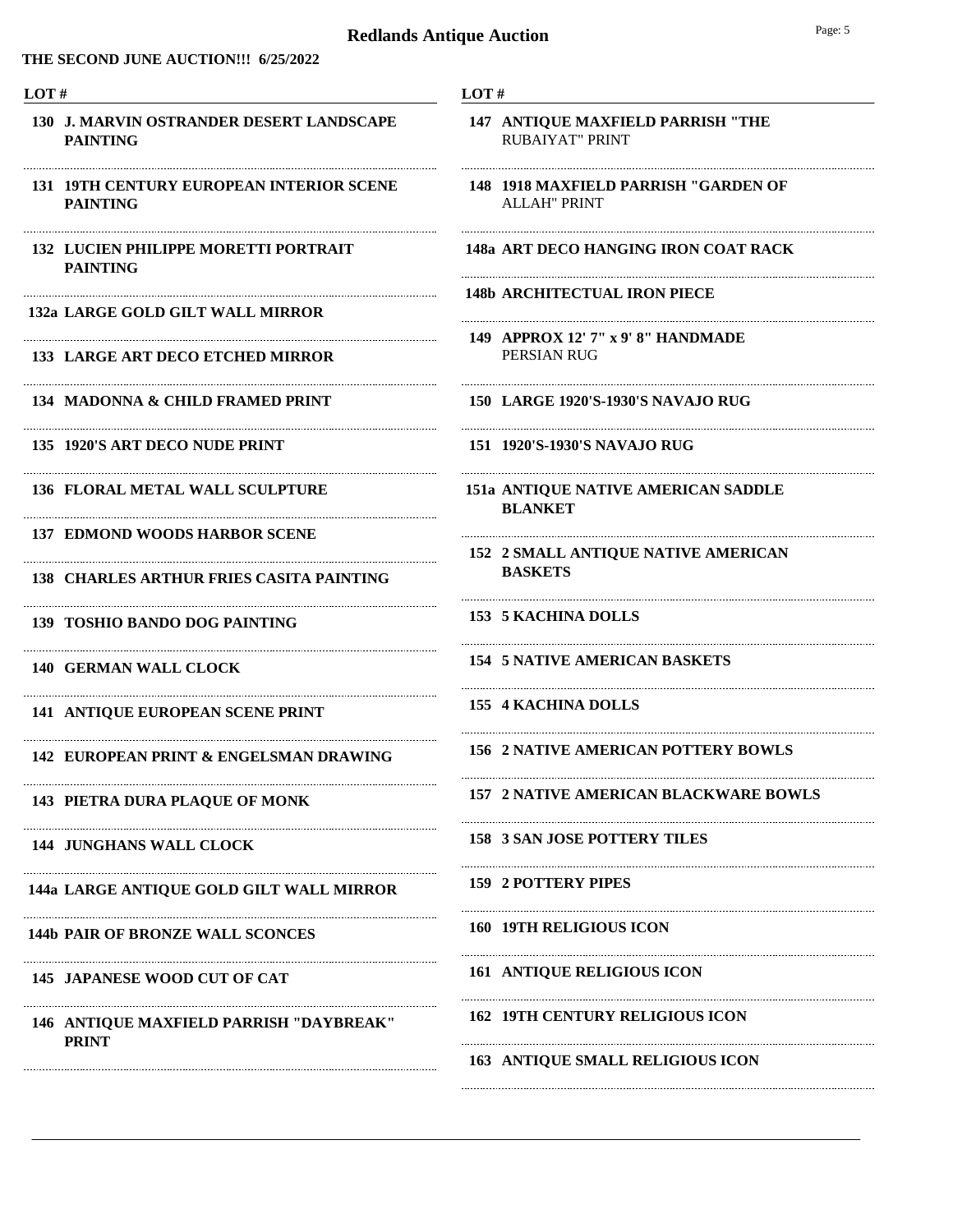#### **THE SECOND JUNE AUCTION!!! 6/25/2022**

| ۰. |  |
|----|--|
|    |  |

**164 ANTIQUE RELIGIOUS ICON**

#### **165 BOMBAY INLAID ITALIAN CHEST**

**ALESSANDRO MAGRINO STERLING HORSES 166 STATUE**

Ne

- BRONZE SCULPTURE **167 CHRIS NAVARRO "SO THATS A DUCK"**
- **168 CHARLES RUSSELL RECAST HORSE BRONZE**

Ne

Ne

Ne

Ne

Ne

Ne

Ne

Ne

- **1930'S VERNIS MARTIN STYLE CURIO 169 CABINET**
- **170 DOUBLE METAL INKWELL**
- **171 FRENCH CARRIAGE CLOCK**
- **172 KNIGHT'S HELMET INKWELL**
- **173 MINIATURE BRONZE BUST OF NAPOLEAN**
- **174 FRENCH CARRIAGE CLOCK**
- **175 PAIR OF SPELTER STATUES**
- **PAIR OF LIFE SIZE NUBIAN BRONZE 176 STATUES**
- **177 19TH CENTURY FRENCH PARLOR SET**
- COFFEE TABLE **178 1920'S FEUDAL OAK SPANISH STYLE**
- **179 FRENCH STYLE BRASS TABLE LAMP**
- **19TH CENTURY HAWTHORNDEN SOUP 180 TUREEN**
- WOOL RUG **181 APPROX 11' 3" x 7' 4" HANDMADE PERSIAN**
- **1900'S CARVED WALNUT FIGURAL HALL 182 CABINET**
- **LOT # 183 LARGE ANTIQUE FRENCH CANDELABRA**
- **184 2 SMALL SHELF CLOCKS**
- **WELLER "FLEMISH" JARDINERE & 185 PEDESTAL**

Ne

Ne

Ne

Ne

Ne

Ne

Ne

Ne

Ne

Ne

Ne

- **185a POUNDED COPPER SMOKE STAND**
- **186 1920'S CARVED OAK HALL CHAIR**
- **1920'S FEUDAL OAK SPANISH STYLE SIDE 187 TABLE**

- **188 VICTORIAN CRUET SET**
- **189 3 PIECE KARPEN PARLOR SET**
- **190 LARGE 1900'S AM. OAK PARLOR TABLE**
- **191 FENTON CRANBERRY HOBNAIL LAMP**
- **192 2 ANTIQUE OAK BOXES**
- **ANTIQUE MARBLE PEDESTAL WITH METAL 193 ACCENTS**
- **194 METAL ROMAN STATUE ON MARBLE BASE**
- WOOL RUG **195 APPROX 5' 7" x 3' 3" HANDMADE HAMADAN**

**196 CALIFORNIA 9 TILE TOP TABLE**

- **197 ARTS & CRAFTS OAK ROCKER**
- **198 2 MAHJONG SETS**
- **METAL FLOOR LAMP WITH ART GLASS 199 SHADE**
- **200 APPROX. 5' 1" x 3' HANDMADE WOOL RUG**

**201 HAND PAINTED CORNER CHAIR**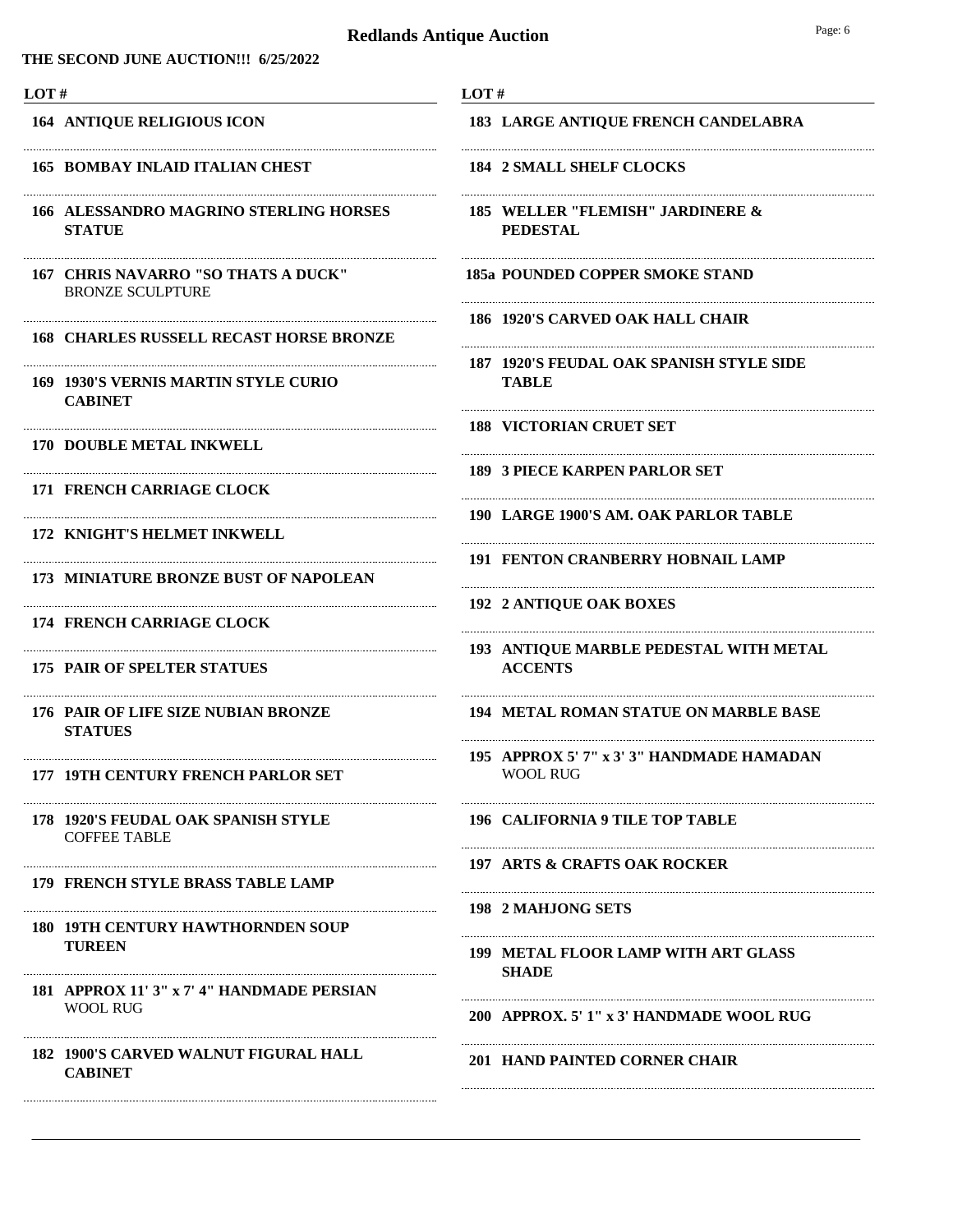|--|

| LOT#                                                     | LOT#                                                       |
|----------------------------------------------------------|------------------------------------------------------------|
| <b>202 PAIR OF IRON FIRE DOGS</b>                        | 222 MISC. STERLING FORKS & SPOONS                          |
| 203 CARVED CHINESE PLANT STAND                           | 223 13 STERLING HANDLED SERVING PIECES.                    |
| <b>204 CHINESE JADEITE SCULPTURE</b>                     | 224 13 COIN SILVER SPOONS                                  |
| 205 1920'S TRAY TOP HAND PAINTED TEA CART                | 225 8 PCS. MISC STERLING                                   |
| 206 3 PCS. OF STERLING                                   | 226 3 STERLING LIDDED & BANDED PCS.                        |
| 207 7 PCS. OF WEIGHTED STERLING                          | 226a SMALL FRENCH ENAMELED COMPACT                         |
| 208 BOXED STERLING & LENOX DEMITASSE SET                 | 227 2 BOXED UTENSIL SETS                                   |
| <b>209 FANCY STERLING CIGARETTE BOX</b>                  | 228 4 L.C.T. TIFFANY ART GLASS SALTS                       |
| 210 800 SILVER WINE CADDY                                | 229 3 PIECE CAMEO SET                                      |
| 211 PORTUGUESE 916 SILVER PLATTER                        | 230 2 VICTORIAN CAMEOS                                     |
| 212 PORTUGUESE 916 SILVER PLATTER                        | 231 3 VICTORIAN PURSES                                     |
| 213 PORTUGUESE 916 SILVER PLATTER                        | 232 TIFFANY & CO STERLING PENCIL IN BOX                    |
| 214 PORTUGUESE 916 SILVER PLATTER                        | 233 MIDDLE EASTERN PEN & INK HOLDER                        |
| 215 PORTUGUESE 916 SILVER BOWL                           | 234 4 VINTAGE PURSES                                       |
| 216 118 PCS. PETRONIUS STERLING FLATWARE                 | 235 9 CHINESE TABLE ITEMS                                  |
| 217 24 PCS. HEIRLOOM STERLING FLATWARE<br><b>SET</b>     | 236 BONE HANDLED WALKING STICK OR<br><b>POINTER</b>        |
| 218 33 PCS. WESTMORELAND STERLING<br><b>FLATWARE SET</b> | 237 APPROX 10' 2" x 5" 5" HANDMADE<br><b>FLATWEAVE RUG</b> |
| 219 60 PCS. EASTERLING STERLING FLATWARE<br><b>SET</b>   | 238 PRIMITIVE 2 DRAWER HARVEST TABLE                       |
| 220 31 PCS, OLD LACE STERLING FLATEWARE                  | <b>239 HOWE SCALE</b>                                      |
| <b>SET</b>                                               | <b>240 PORCELAIN SALESMAN SAMPLE BATH TUB</b>              |
| 221 MISC. STERLING SPOONS                                | <b>241 CAST IRON WREATH</b>                                |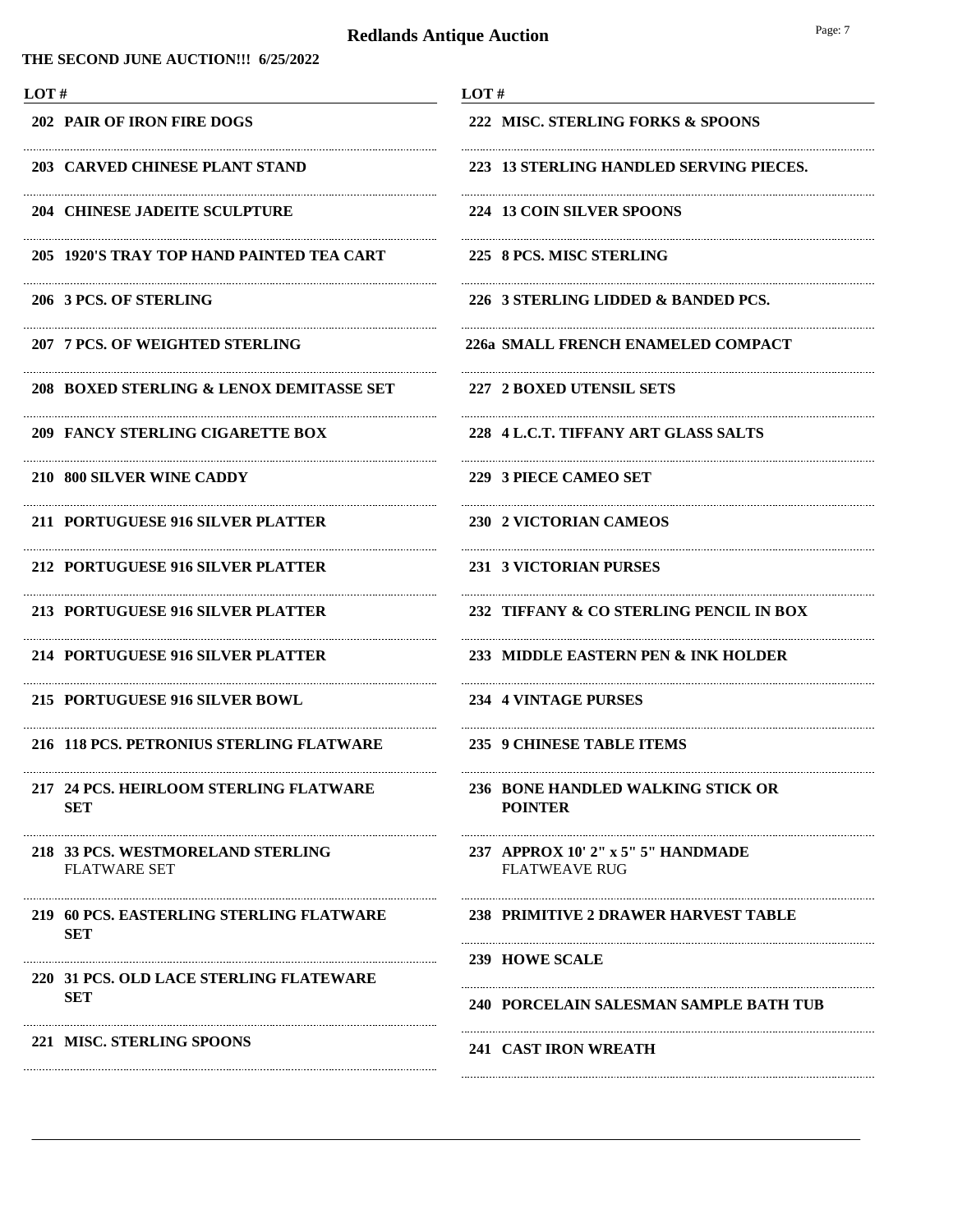| LOT#                                                         | LOT#                                                         |
|--------------------------------------------------------------|--------------------------------------------------------------|
| <b>242 HOWE GRAIN SCALE</b>                                  | 261 PR. GILT WOOD WALL SHELVES                               |
| 243 CAST IRON DOG BOOT SCRAPER                               | 262 APPROX 4' 7" x 2' 8" HANDMADE WOOL<br><b>HAMADAN</b>     |
| <b>244 LARGE ANTIQUE ENTERPRISE COFFEE</b><br><b>GRINDER</b> | 263 3 DRAWER CHINESE HALL TABLE                              |
| 245 WAYNE STROKER 107 GAS PUMP                               | 264 9 PIECE GERMAN PORCELAIN SPICE SET                       |
| 246 IRON PANEL ROOM DIVIDER                                  | 265 3 PART STACKING CHINESE CABINET                          |
| 247 APPROX 9' x 4' 11" HANDMADE FLATWEAVE<br><b>RUG</b>      | 266 1900'S AM. OAK CORNER CHINA CABINET                      |
| <b>248 PRIMITIVE PINE CORNER CABINET</b>                     | 266a METAL 3 STACK LAWYER'S BOOK<br><b>BOOKCASE</b>          |
| 248a 3 PIECES OF COPPER                                      | 267 4 PIECES OF ARTS & CRAFTS COPPER                         |
| 249 ENGLISH SADDLE ON STAND                                  | 268 1900'S CARVED OAK HALLTREE                               |
| 250 2 DRAWER PRIMITIVE PINE CONSOLE<br>TABLE                 | 268a 1900'S FRENCH MARBLE TOP WASHSTAND<br><b>W/MIRROR</b>   |
| 251 4 VINTAGE METAL BANKS                                    | <b>268b PAIR OF BRONZE FIGURAL WALL SCONCES</b>              |
| 252 SMALL MAJOLICA FIGURAL VASE                              | <b>269 5 PIECES OF COPPER</b>                                |
| 253 ANTIQUE BENTWOOD BUTTER CHURN                            | 270 APPROX 13' x 9' 10" HANDMADE WOOL RUG                    |
| <b>254 4 DRAWER PRIMITIVE PINE DRESSER</b>                   | 271 3 PART MID 19TH CENTURY EMPIRE BUFFET                    |
| 255 2 ANTIQUE LAP DESKS                                      | 272 1920'S SPANISH STYLE DESK LAMP W/<br><b>HANDEL SHADE</b> |
| 256 SMALL CHINESE HARDWOOD PLANT STAND                       | 273 PAIR OF BRONZE WALL SCONCES                              |
| 257 ANTIQUE WICKER DOLL ROCKER                               | 274 1930'S WALNUT 2 DOOR SERVER                              |
| 258 19TH CENTURY 2 DRAWER DESK                               | 275 PAIR OF BRONZE WALL SCONCES                              |
| 259 SCHAUBACH KUNST PORCELAIN DOG<br><b>FIGURE</b>           | 276 PAIR OF CHINESE CORNER CHAIRS W/<br><b>MARBLE SEATS</b>  |
| 260 PAIR OF BRONZE CANDLE WALL SCONCES                       | 277 PAIR OF BRONZE LANTERN HALL LIGHTS                       |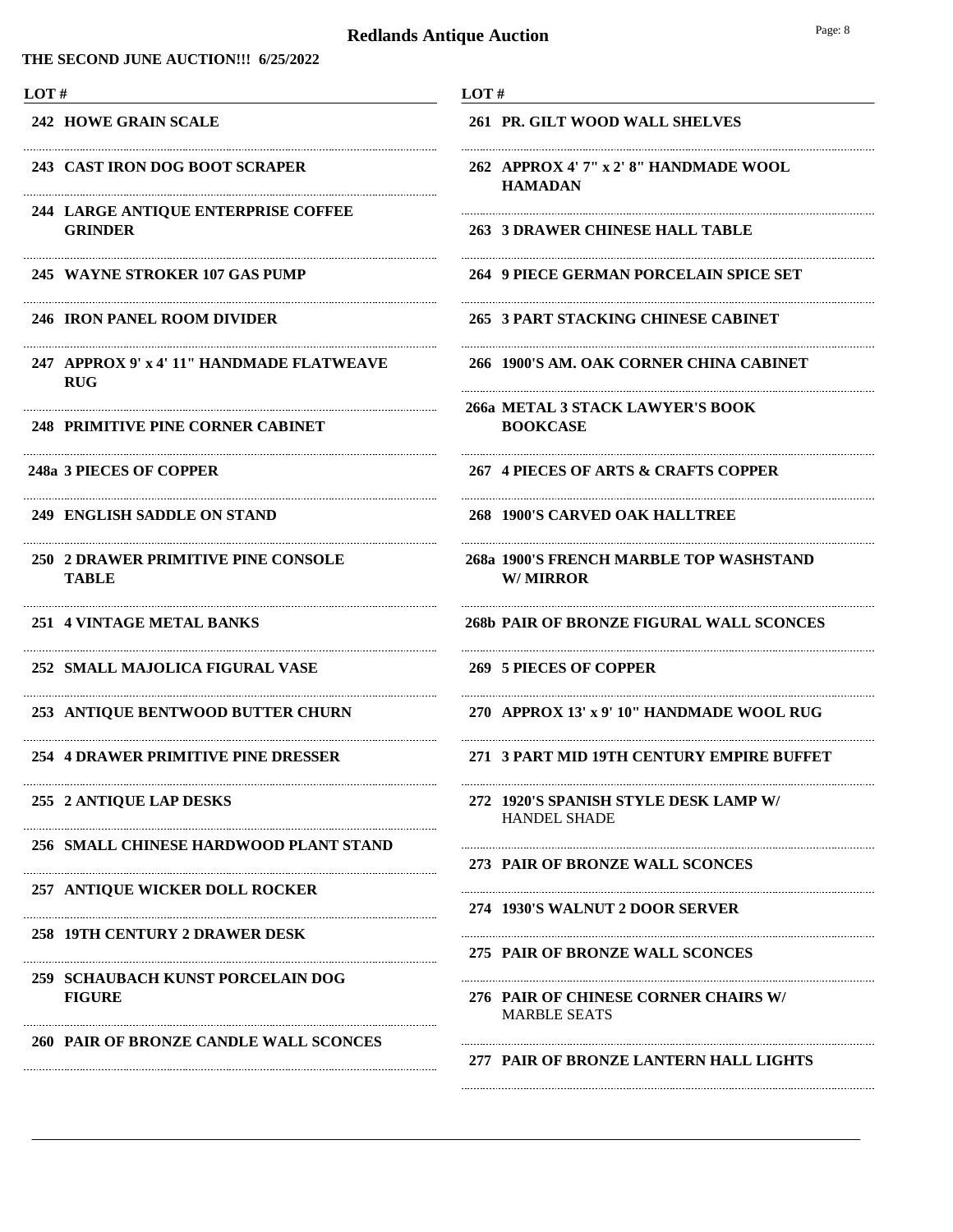#### **THE SECOND JUNE AUCTION!!! 6/25/2022**

#### **LOT #**

- **PAIR OF CONTEMPORARY END TABLES OR 278 NIGHTSTANDS**
- **279 PAIR OF CHINESE PORCELAIN VASES**
- **FANCY FRENCH BURLED DRESSER WITH 280 MIRROR**

Ne

Ne

Ne

Ne

- **281 ANTIQUE WHITE WICKER DESK & CHAIR**
- **282 PAIR OF CHINESE PORCELAIN VASES**
- **NEAR PAIR OF FRENCH STYLE PARLOR 283 TABLES**
- **284 PAIR OF LARGE BRONZE HALL LIGHTS**
- **ANTIQUE FRENCH SINGLE DOOR CORNER 285 CABINET**
- **286 APPROX 11' 8" x 7' 4" HANDMADE WOOL RUG**

Ne

Ne

Ne

Ne

Ne

Ne

Ne

Ne

- **LARGE MARBLE TOP SINGLE DOOR FRENCH 287 CURIO**
- **288 2 LARGE HUMMELS**
- **289 LARGE "LAND IN SIGHT" HUMMEL**
- **1900'S FRENCH MARBLE TOP WASHSTAND 290 W/ MIRROR**
- **291 LARGE "FARM DAYS" HUMMEL**
- **292 LARGE "JOYFUL GIFT" HUMMEL**
- **293 2 LARGER HUMMEL FIGURES**
- **294 FRENCH STYLE PARLOR TABLE**
- **295 10 HUMMEL FIGURES**
- ON STAND **ANTIQUE TREADLE SINGER SEWING 296 MACHINE**
- **LOT #**
	- **297 ROYAL WORCESTER TEA SET**
	- **298 FRENCH STYLE PARLOR TABLE**
- Ne **299 CHINESE PORCELAIN UMBRELLA STAND**

Ne

Ne

Ne

- **9 SPECIAL EDITION OR ISSUE HUMMEL 300 FIGURES**
- **301 7 PIECES OF HUMMEL**
- **302 PAINTED CRYSTAL CHANDELIER**
- **GILT METAL & CRYSTAL PRISM 303 CHANDELIER**
- **304 SMALL CRYSTAL PRISM HALL LIGHT**
- **305 FRENCH MARBLE TOP SIDEBOARD**
- **306 PAIR OF CHINESE PORCELAIN VASES**
- **17 PC. HUMMEL THEMED PORCELAIN TEA 307 SET**

Ne

Ne

Ne

Ne

- **308 NEAR PAIR OF HANDMADE PERSIAN RUGS**
- COFFEE TABLE **309 CONTEMPORARY LARGE OAK GLASS TOP**
- **310 SET OF 4 BRONZE WALL SCONCES**
- **311 PAIR OF CHINESE PORCELAIN VASES**
- **APPROX 6' 4" x 2' 8" HANDMADE WOOL 312 RUNNER**

**COLLECTION OF ANTIQUE WOOD SHAFT 313 GOLF CLUBS**

- **COLLECTION OF ANTIQUE WOOD SHAFT 314 GOLF CLUBS**
- **COLLECTION OF ANTIQUE WOOD SHAFT 315 GOLF CLUBS**